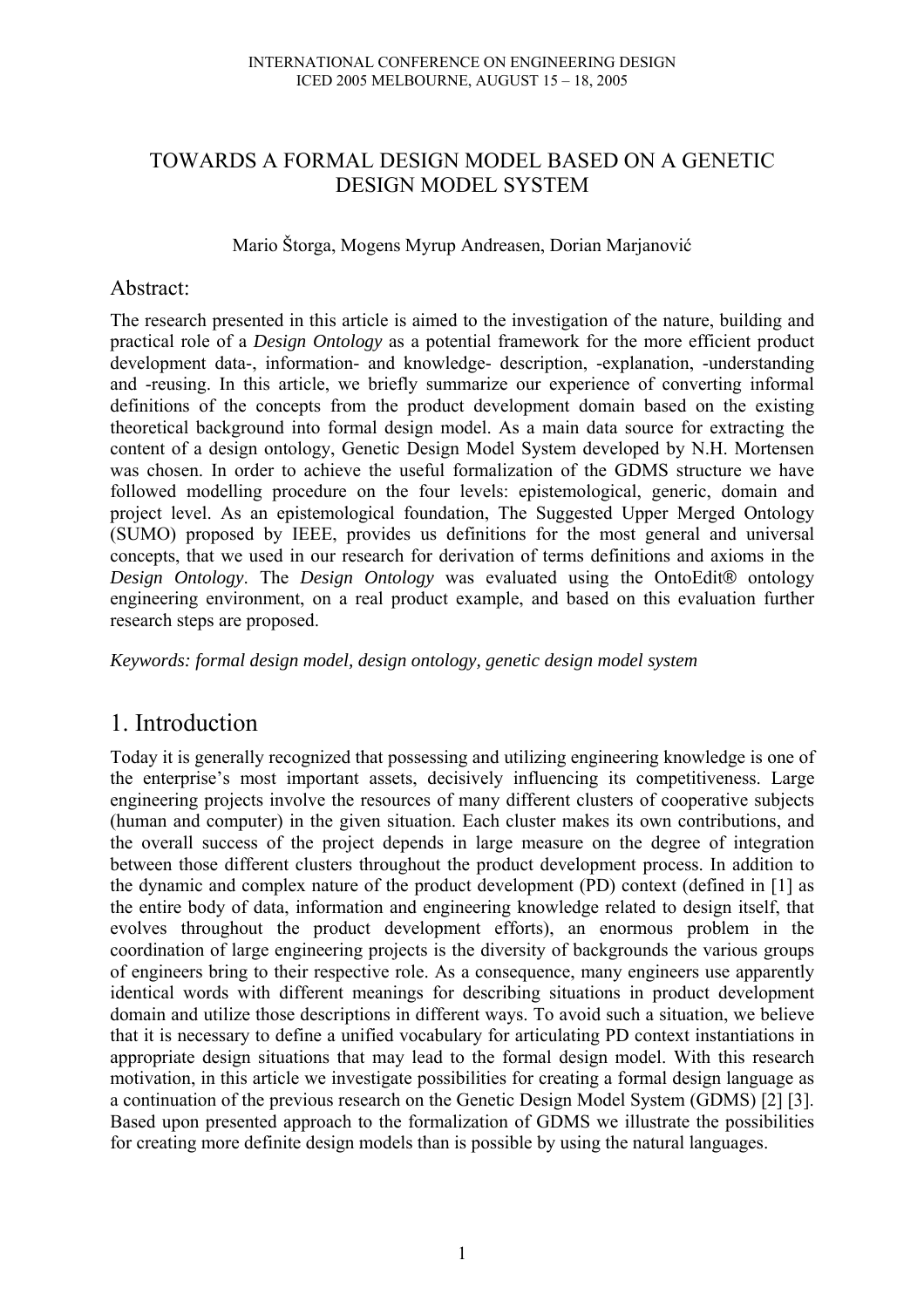# 2. Research aim and methodology

Any domain with a determinate subject matter has its own terminology, a distinctive vocabulary that is used when talking about characteristic concepts that compromise the domain. But the domain space is not revealed in its corresponding vocabulary alone. In order to form the logically correct statements about a situation in a domain, definition of the rules and restrictions governing the way terms in vocabulary can be combined, should be provided and clarified. Only when this additional information is available, it is possible to understand both the nature of the individual concepts that exist in the domain and the associations they bear to one another. Domain vocabulary together with set of precise definitions, or axioms, that constrain the meanings of the terms in that vocabulary sufficient to enable consistent interpretation of statements based on vocabulary, in literature is usually considered as *domain ontology* [4]. A related motivation for the researches on the domain ontology capture is the standardization of terminology in order to realize description, explanation, understanding and reusing of domain knowledge.

The ability to determine a product development domain vocabulary and its meaning in the context of use in this manner seems to be a critical task to achievement the true concurrent product development. A key to effective product development can be the accessibility to rich product development ontologies distinctive for different activities throughout the product development process. For instance, access to a manufacturing ontology that includes constraints on how a given machine part is manufactured can aid designers in their design of a complex product by giving them insight into the manufacturing implications of their concepts.

A mixed approach of existing methodologies for developing ontologies [5] together with review of the current and past research on product development related topics, have been aimed in research presented in this article to successful formalization of a *Design Ontology*. This *Design Ontology* was chosen as a start point in a research with a long term goal of defining a "general product development ontology", because a design or a product as the result of the product development projects have been identified as common object of interest across the greater part of the product development activities.

## 2.1. Ontology definitions

The concept of ontologies generates a lot of controversy in discussions about it. Originally, the word ontology was taken from philosophy (metaphysic), where it means a systematic explanation of being, or the kinds of existence. In the last decade, the word ontology became a relevant word for the knowledge engineering community that has borrowed it from philosophy and has given its meaning a twist. For them the main question is not what the nature of being is, but what an artificial system has to reason about to be able to perform a useful task [6].

One of the first definitions in this new sense was given by Neches and colleagues [7] who defined ontology as follows: "Ontology defines the basic terms and relations comprising the vocabulary of a topic area as well as the rules for combining terms and relations to define extensions to the vocabulary". This descriptive definition tells what to do in order to build an ontology, and gives us some vague guidelines: the definition identifies basic terms and relations between terms, identifies rules to combine terms, and provides the definitions of such terms and relations. In one of the newest and most used definition Studer and colleagues [8] explained ontology as follows: "Ontologies are defined as a formal specification of a shared conceptualization. Conceptualization refers to an abstract model of some phenomenon in the world by having identified the relevant concepts of that phenomenon. Explicit means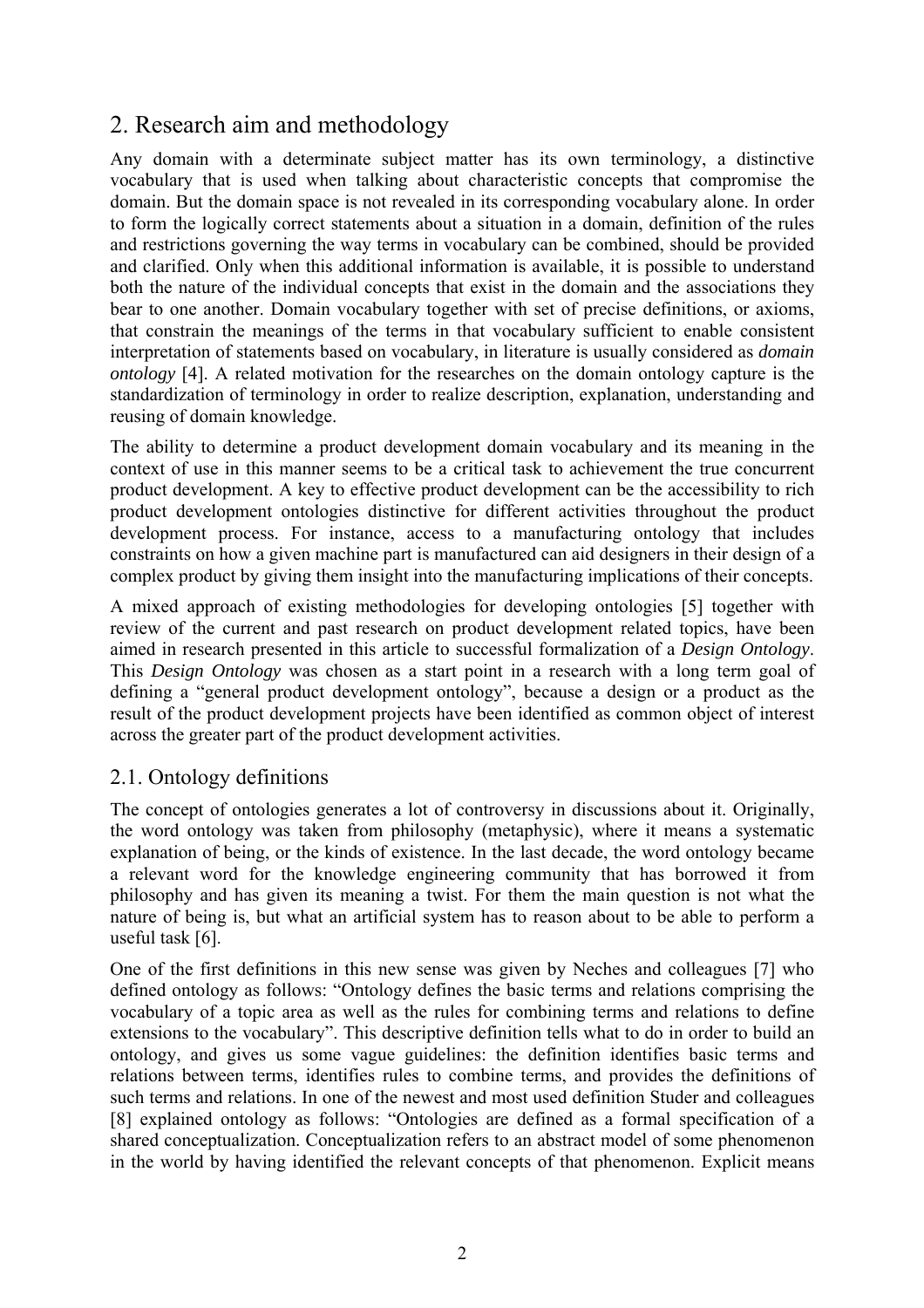that the type of concepts used, and the constraints on their use are explicitly defined. Formal refers to the fact that the ontology should be machine readable".

Today, ontologies are widely used for different purposes (natural language processing, knowledge management, e-commerce, intelligent integration information, the semantic web, etc.) and are matter of research in different research communities (i.e., knowledge engineering, databases and software engineering). To popularize it in different disciplines Uschold and Jasper [9] provided a new definition of the word ontology: "Ontology may take a variety of forms, but it will necessarily include a vocabulary of terms and some specification of their meaning. This includes definitions and an indication of how concepts are inter-related which collectively impose a structure on the domain and constrain the possible interpretations of terms."

It may seem that there is not much difference between ontology and a data dictionary. However, a data dictionary is typically just a compendium of terms together with definitions for the individual terms stated in natural language. By contrast, the grammar and axioms of an ontology are stated in a precise formal language with a very precise syntax and a clear formal semantics. Consequently, ontologies are, in general, far more rigorous and precise in their content that a typical data dictionary. The advantage of formal definitions is that they allow a machine to perform much deeper reasoning; the disadvantage is that these definitions are much more difficult to construct. Ontologies also tend to be more complete as well. Associations between concepts and real objects in a domain and constraints on and between domain objects are made explicit rather then left implicit, thus minimizing the risk of misunderstanding logical connections within the domain. As a main conclusion of this section, we can say that domain ontologies aim to capture consensual data, information and knowledge in a generic and formal way, so that it can be reused and shared across different applications (software) and by groups of people.

## 2.2 Ontology building process

Every ontology development process is focused on understanding the concepts of the particular domain from multiple perspectives. Researchers from varied field such AI, philosophy, data management, mathematics, engineering, and cognitive science study ontologies using the different foundations and methods. That is the reason why the building of ontology differs from traditional information capture activities in the depth and breadth of the information captured. Ontology building process is usually a discovery process and requires extensive iterations, discussions, reviews and introspection. It requires a process that incorporates both significant expert involvement as well as the dynamics of an ontology engineering group effort. The general ontology building process consists of the following activities [4]:

- **Organizing and scoping.** This activity involves establishing the purpose, viewpoint and boundary for the ontology development project.
- **Data collection.** This activity involves acquiring the raw data needed for ontology development. Main data sources are the domain experts' publications (scientific articles, thesis, reports, and industrial papers) relevant to the circumscribed ontology.
- **Data analysis.** This activity involves analyzing the data to facilitate an ontology extraction, by following activities: list the concepts of interest in the domain, identify concepts that are on the boundaries of the ontology, look for and individuate internal systems within the boundary of the description.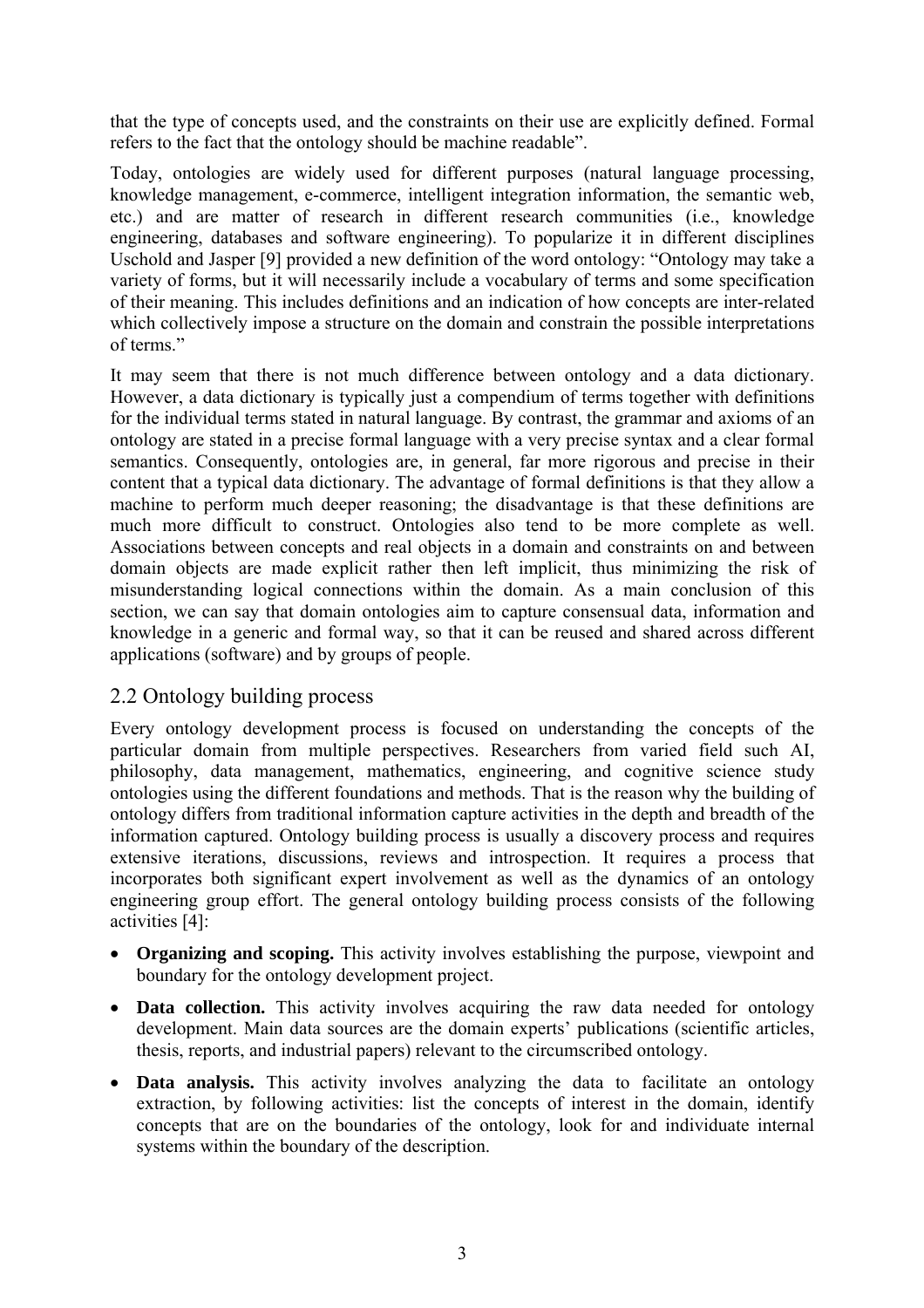- **Initial ontology development.** This ontology involves developing a preliminary ontology from acquired data. Initial set refers tentative terms, attributes and relations that are subject to further inquiry before final change of status.
- **Ontology refinement and validation.** This activity involves refining and validating the ontology to complete development process. The ontology structures are instantiated with actual data, and the result is compared with the ontology structure. Refinements to the initial ontology are incorporated to obtain a validated ontology.

In the research presented in this paper we used previous described steps as general guidelines that were modified accordingly to the size of our research project and involved research group. The particular research steps are presented in following chapters.

# 3. The *Design Ontology* foundations

After defining the objectives of the research project [5], as a main data source and foundation for extracting the content of the *Design Ontology*, the Genetic Design Model System (GDMS) developed by Mortensen [2] was chosen. The main reason for such decision was that accordingly to research results, GDMS seems to be able to capture the totality of results created in product development projects, and it is a more comprehensive comparing to the other design/product model systems that can be found in literature. GDMS is able to receive and maintain the results from engineering design, to handle design genesis, to handle design rationale, to be reused, and to handle multiple views. The results of the GDMS research project are in literature presented as proposal of the genetic design language contemplated as the set of the infinite designs which are synthesized, based on a design vocabulary and syntactical rules [2]. Besides, the next step proposed for the future research is defined as formalization. The principal contents of GDMS have in literature been described by three domain languages [2], [3]: function-, organ-, and part language. Each of the languages points out the concepts of different types which can be utilized for creating the formal design models. In order to face semantic variety of the possible interactions between the different used terms in all three domains, and to guarantee the integrity and a certain robustness of the complete formal design model, it is necessary to formalize a general structure of GDMS. Mekhilef in his work [10] proposes four levels of modelling procedures that we have used (more or less) as a guideline in order to achieve the useful formalization of the GDMS structure: epistemological-, generic-, domain-, and project modelling level.

## 3.1 Epistemological modelling level

The epistemological modelling level in general is established by defining the general set of entities and possible associations between them in order to logically correct describe the situation in a domain of discourse on the highest level of abstraction. Common sense knowledge about a domain (knowledge typical of the general population) is usually an important aspect needed for establishing this level [10]. In addition, the engineering domains require a perspective that is more structured, more based on scientifically acceptable views of reality, and less tolerant on contradiction and inconsistency, compared to a common sense. These requirements motivated us to use the Standard Upper Merged Ontology (SUMO) [11] as an epistemological foundation in developing the *Design Ontology*. SUMO is an effort by IEEE (*www.ieee.org*) collaborators from the field of engineering, philosophy and information science, aimed to creation of the framework by which disparate participants may utilize a common knowledge and from which more domain-specific ontologies (e.g. design, manufacturing, etc.) may be derived. The SUMO is intended to express and provide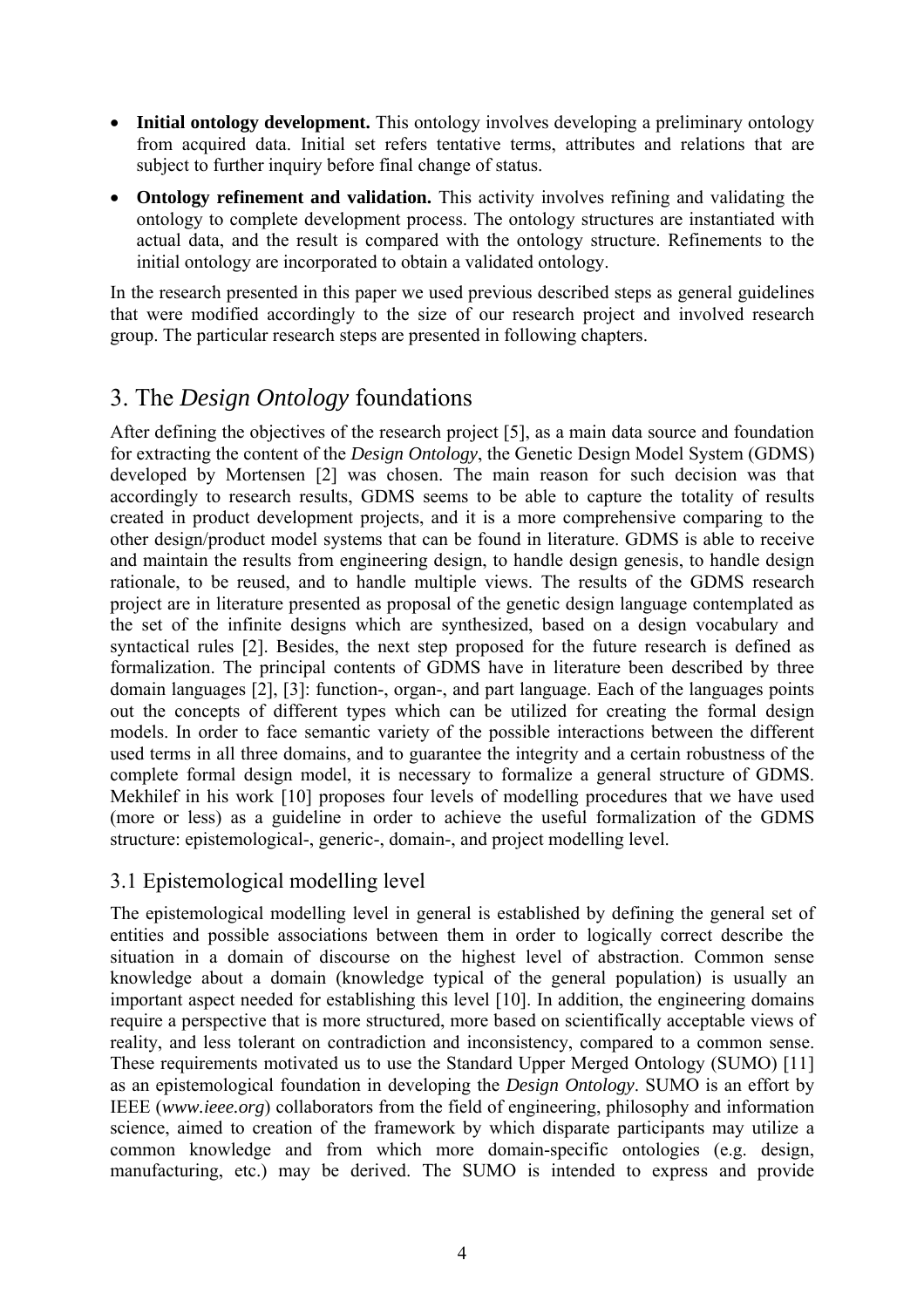definitions for the most basic and universal concepts that are generic, abstract and philosophical, and therefore are general enough to address (at a high level) a broad range of different domain areas. Today, SUMO is a collection of big number well-defined and welldocumented terms, interconnected into semantic network and accompanied by a number of axioms (*www.ontologyportal.org*).

Terms in SUMO are organized into a single hierarchy [Figure 1] rooted at *Entity*, representing the most general concept used for a definite descriptor that refers to: (i) all physically existent things, (ii) and all abstract, mentally represented things in the real word. At the top level of the SUMO hierarchy, the concept of *Entity* subsumes concepts of *Physical* and *Abstract,* where former category includes everything that has a position in space/time, and the latter category includes everything else. Under the concept of *Physical* the disjoint concepts of *Object* and *Process* are defined. The concept of *Object* is the most general concept that exists in space. The concept of *Process* corresponds to any sustained phenomenon or one marked by gradual changes (time-space). Returning to the highest level distinction in SUMO hierarchy, the concept of *Abstract* subsumes four disjoint concepts: *Attribute Proposition, Quantity*, and *Relation*. The concept of *Attribute* includes all qualities, properties, etc. of an *Entity* that are not regarded as *Object*. The concept of *Proposition* corresponds to the notation of semantic or informational content. The *Quantity* concept is understood as a count independent of an implied or explicit measurement system together with a particular unit of measure. The concept of *Relation* is an abstraction belonging to or characteristic of ordered *Entity* tuples and associate two or more concepts.



Figure 1. Top level SUMO concepts

In order to formally define concepts expressed in SUMO, the meaning of every particular SUMO term requires careful understanding of its associations to the other terms defined in SUMO. Definitions of all terms in SUMO are formalized in the form of axioms with the purpose to constrain interpretation of terms, and to provide guidelines for automated reasoning systems. An example of such an axiom is:

"?*PHYSICAL* is an *Instance* of *Physical* if and only if there *Exists* ?*LOCATION*, ?*TIME* so that ?*PHYSICAL* is *Located* at ?*LOCATION* and ?*PHYSICAL Exists* during ?*TIME*".

The axiom coded in formal logical language looks like follows:

 $\left(\leq=\geq\right)$ (*Instance* ?*PHYSICAL Physical*)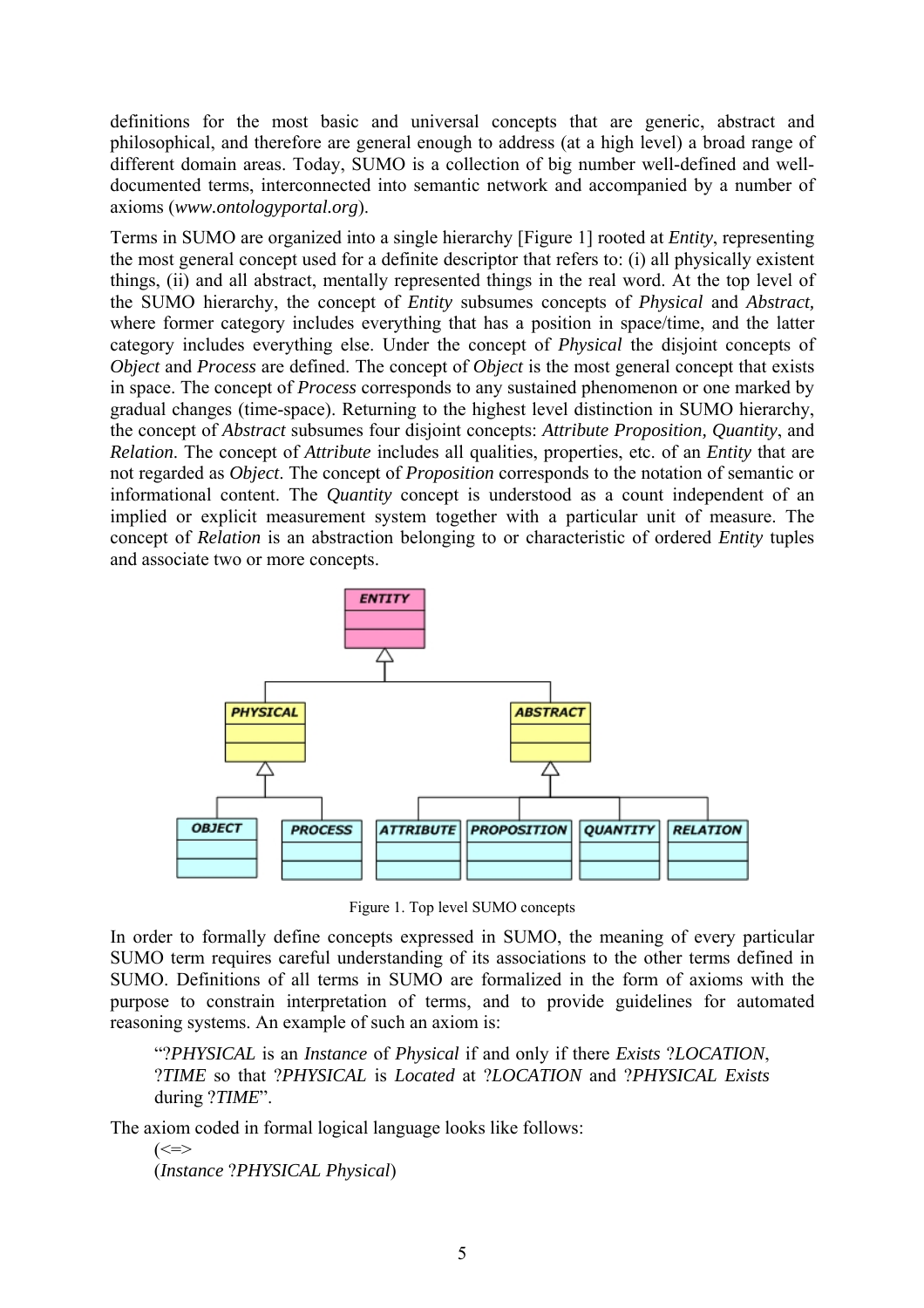```
 (Exists
(?LOCATION ?TIME) 
(And 
     (Located ?PHYSICAL ?LOCATION) 
     (Time ?PHYSICAL ?TIME))))
```
There are some distinct advantages of SUMO. First, the SUMO is the working effort sponsored by open-source community. This means that potentially users of upper ontology can be more confident that this upper ontology will eventually be embraced by a large class of users. Second, the SUMO was constructed with reference to very pragmatic principles. Any distinctions of strictly philosophical interest have been removed from proposed upper ontology. And third, SUMO is the only formal upper ontology that has been mapped to the entire WordNet® lexicon (*wordnet.princeton.edu*). That mapping provides a link between formal content expressed in SUMO and natural language, paraphrasing on such way the hardto-read logical inscription of axioms into natural language. All together makes SUMO easy and simple to use as the epistemological foundation for building specific domain ontologies.

## 3.2 Generic modelling level

The generic modelling level is established by set of formal informational structures that describe a situation in particular domain. This level should be generic in a given domain (product development domain in this case) and constrained by the content of the epistemological foundation (SUMO in this case). According to the results of previous GDMS related research [2] knowledge about the product as the result of the development process is centred around three different conceptual viewpoints: design, life phase systems, and meetings. At this stage of research we applied many competency questions on those tree viewpoints to find out more about reasoning, synthesis, selection, documentation, business aspects, organizational responsibilities, etc. related to this three viewpoints [Figure 2]. In questioning we followed the basic idea, that the physical product cannot be designed without articulating the designing and fit to product life aspects. That procedure provided us a base for the extraction of the main *Design Ontology* terms and associations between them.

The basic terms were defined first and based on them the related terms were defined as deep as possible. At this point of research many terms were discarded and duplicates were removed. The terms have been grouped based on SUMO top level concepts [Figure 1.], so that terms closely related by nature to each other appear close together. As the result of this stage, the initial *Design Ontology* have provided the intended semantics of the vocabulary and laid the foundations for the specification of terms' definitions in formal language. The initial *Design Ontology* is in more details presented in chapter 4 of this article.

## 3.3 Domain and project modelling levels

The domain modelling level should be an reuse and extension of a generic level and should be specific for an application domain (for example configuration design, sustainable design, design for assembling etc.). Terms at this level are organized in a way characterizing specialization of common features specific for implementation of a generic model in particular use case. In the next step of the research, our plan is to extend the proposed *Design Ontology* with terms and axioms needed for achievement of the traceability among the PD context during a specific design episode in product development [12].

The project level in addition extends an application domain modelling level to include information about additional relevant concepts found within specific real implementation project, depending on the situation and requirements of the concrete product development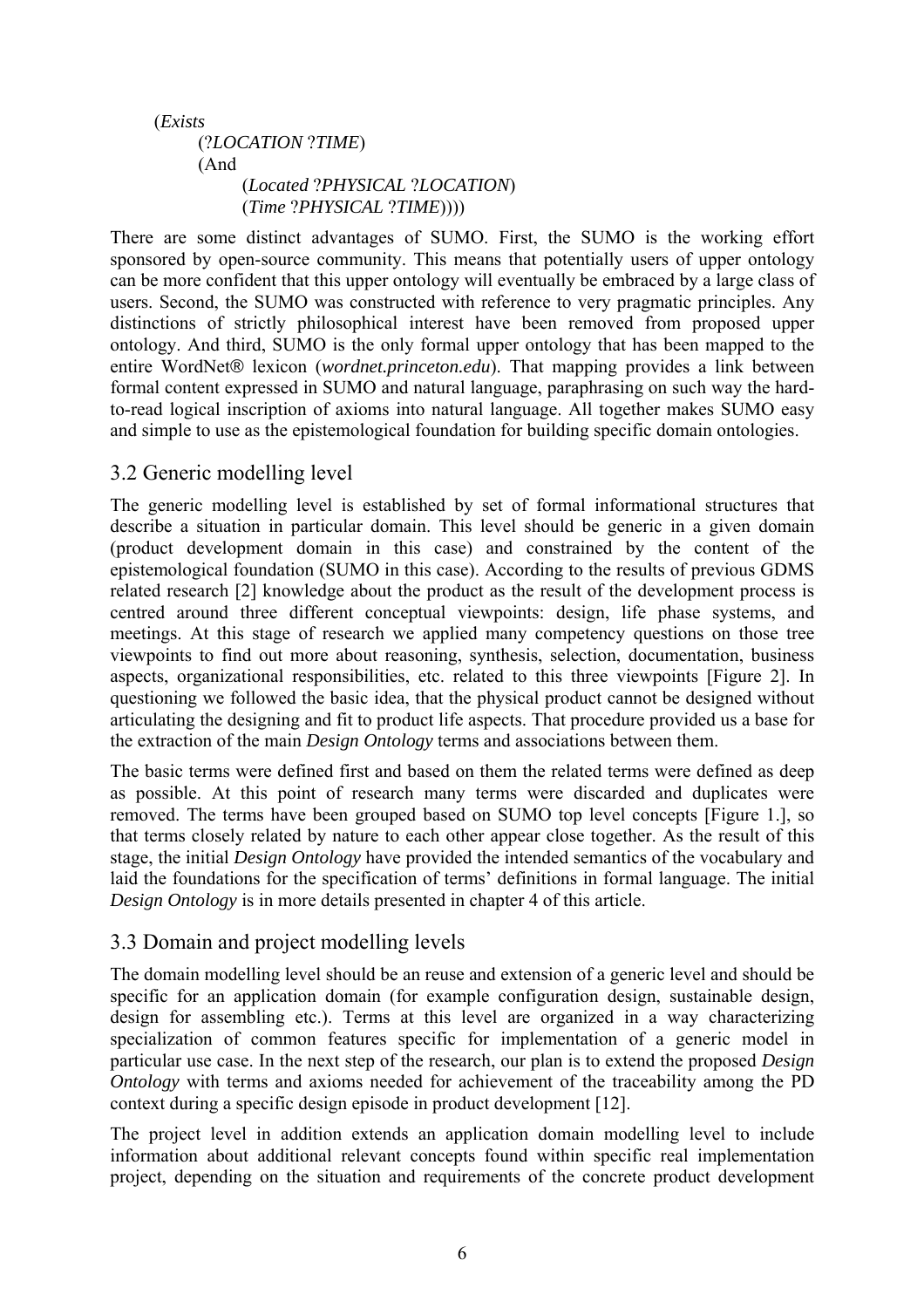scenario. These additional concepts could arise for instance from the specific synonyms for the general defined terms that are used in particular company, customer specification of design policies, company internal procedures (organizational, safety and confidential tasks, quality standards), company procedures related to implemented PDM or ERP systems, etc.



Figure 2. The *Design Ontology* content theoretical background

# 4. Initial *Design Ontology*

The first proposal for the *Design Ontology*, after extracting and analyzing the core concepts had an informal form, consisting of terms and definitions expressed in natural language. All the extracted terms were classified and their definitions were derived accordingly to the SUMO structure. The terms have been chosen as far as possible to match the natural use of English language. As the result of the previously described analyze, a core of about more then 150 different terms of wide variety was extracted and definitions in natural language were provided. For space reasons we can only show a few examples of definitions proposed as a part of initial *Design Ontology*:

*Device* - a *Physical Entity* that has *Purpose* to serve as an *Instrument* in a specific type of *Task*. It is subclass of the *Artefact*…

*Engineering\_Component* **-** a *Physical Entity* that is *Constituent* of a *Device* and is a physically whole *Object* (such as one might see listed as standard parts in a catalogue). An *Engineering\_Component* is not an arbitrary sub region, but a *Part of* a *System* with a stable *Identity*. It is subclass of the *Device…*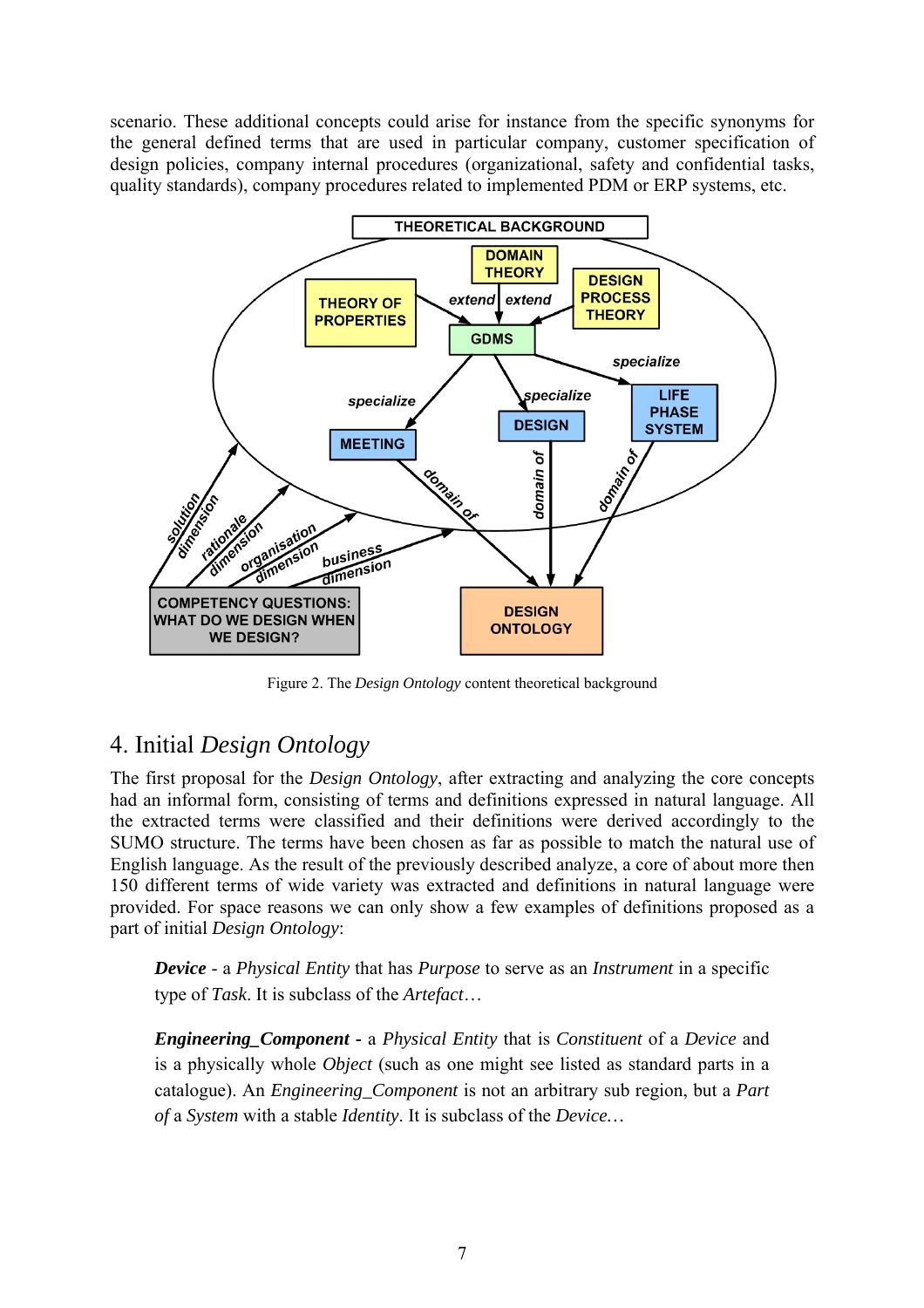*Structure* – an *Abstract Entity* in the manner of *Construction* of something and the *Disposition* of its *Constituents*; the complex *Composition* of *Elements* and *Relations*. It is the subclass of *Internal Attribute*…

*Operand* - (*Operand* ?*Process* ?*Object*); an *Abstract Entity* expressing the *Object* of *Transformation* in a *Process* that may be changed, experienced, etc. The *Operand* of a *Process* may or may not undergo structural change as a *Result* of the *Process*. It is a subclass of *Case Role* relation…

*Operator* - (*Operator* ?*Process* ?*Agent*); an *Abstract Entity* expressing the *Agent* that is active determinant of the *Process*, with or without its voluntary intention. It is a subclass of *Case Role* relation…

It should be noted here that was really hard task to give generally definitions for all concepts especially for the ones that can be in the same time considered as abstract and as physical (as a *Design* for example that can be consider as a specification, something planned to be realized in a future time, or something which is composed and represented in drawings, computer models, etc. and has an intention/is intended to satisfy or solve a problem). Even that is almost unacceptable from the viewpoint of rigorous defined terms definitions, it was necessary to support multiple inheritance property for the some concepts to capture the nature of the human engineered systems. It the following sections the overview of domain terms classification into the main groups accordingly to the SUMO foundation is presented.

### 4.1 Processes

By its nature, *Processes* typically involve two sorts of change: change in kind and change in state. In a combustion process, for example, there is a transformation of some quantity of fuel into kinetic energy and exhaust gas; the fuel is destroyed and quantity of kinetic energy and exhausted gas result. By contrast, a process in which ice is melted simply involves a change state of a given quantity of water from frozen to liquid; the water itself is not destroyed, but only altered. *Processes* also represent a sustained phenomenon or one marked the way on which things are gradually changed. Besides, *Processes* can have a specific purpose for the *Agent* who performs it. For better understanding of product development, processes of especial interest are *Intentional processes* like planning, classifying, learning, reasoning, selecting, comparing, predicting etc. The definition of *Process* accordingly to SUMO is: the class of *Things* that happen and have temporal parts or *Stages*; or more generic: anything that lasts for *Time* but is not an *Object*. The *Process* is whole of the participants 'inside' it which have *Case Roles* in a *Process,* and a space/time dimensions. The main terms extracted from GDMS and classified as a *Process* are (definitions of terms are not provided here because of limited space and are planed to be published as an extended article):

#### **Action process, Activity, Changing, Creating, Decision making, Designing, Flow, Life cycle, Making, Meeting, Development, Operation, Project, Reaction, Technical process, Transformation**

### 4.2. Objects

The concept of *Object* corresponds roughly to the class of ordinary objects. Objects can be classified further as: *Agent* that can act on its own and produce changes in *Environment;*, *Corpuscular Objects* whose parts have *Properties* that are not shared as a whole; *Content*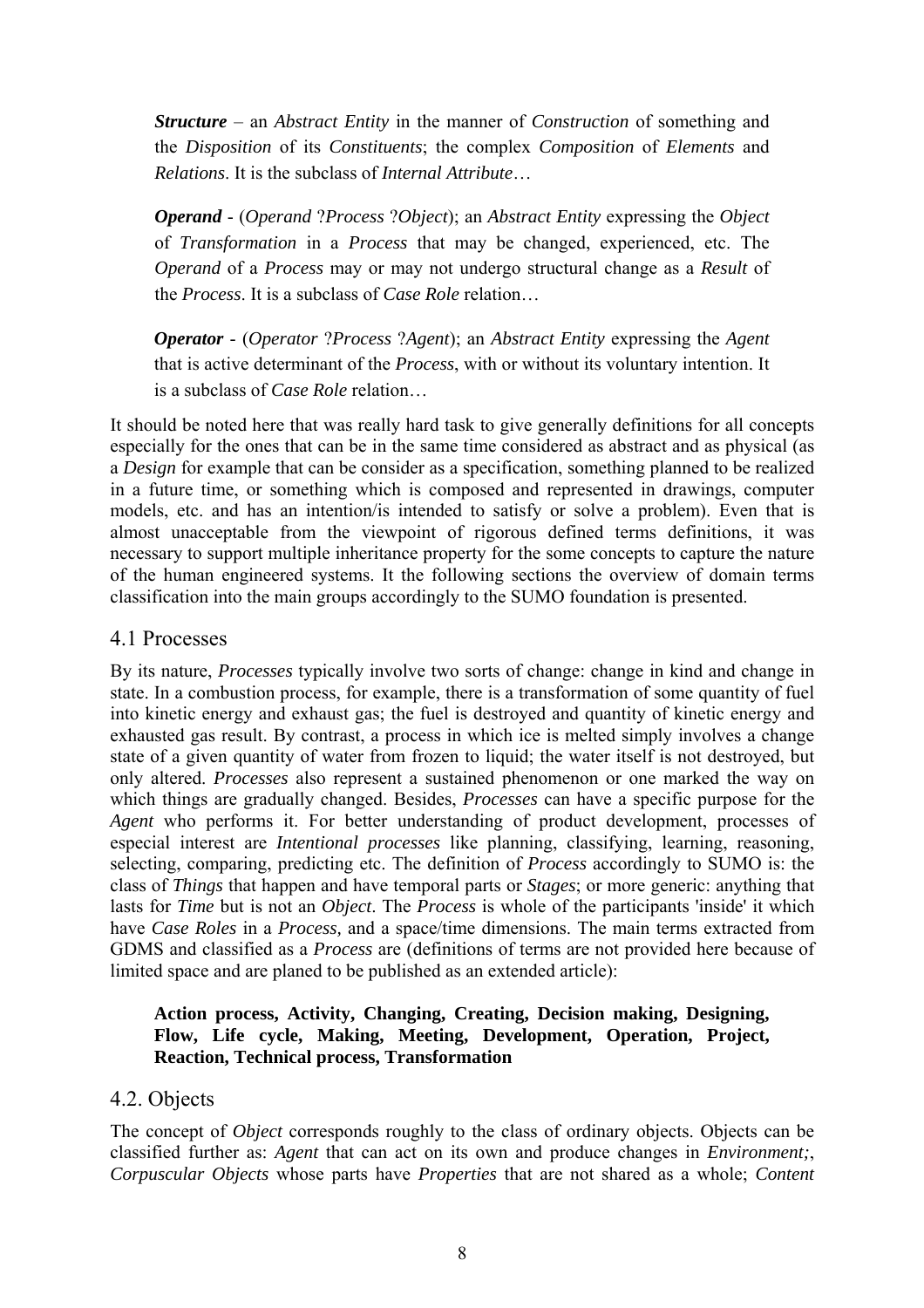*Bearing Objects* that expresses *Information*; and *Collection* which members has position in space-time and can be added or subtracted without thereby changing the identity of *Object*. Accordingly to SUMO, definition of *Object* is: something whose spatiotemporal extent is thought of as dividing into spatial parts roughly parallel to the time axis. The main terms extracted from GDMS and classified as a *Object* are:

#### **AGENT: Human, Person**

**CORPUSCULAR OBJECT: Artifact, Assembly, Device, Engineering Component, Engineering Connection, Equipment, Feature, Interface, Machine, Material, Matter, Mechanism, Organ, Product, Surface, Skeleton, Technical plant, Transformational organism** 

**CONTENT BEARING OBJECT: Description, Document, Signal, Specification, Statement, Symbol** 

#### **COLLECTION: Assortment, Family, Organization, Set**

#### 4.3 Attributes and Design Attributes

The definition of *Attribute* accordingly to SUMO is: the qualities which we cannot or choose not to regard into subclasses of *Object*. To harmonize the background theory and upper ontology proposal, the subclass of a *Design Attribute* was specialised. The *Design attributes*  can be further classified following the background theories as: *Internal (Design characteristics)* and *External (Design properties)*. *Internal Attribute* is any *Design* a*ttribute* that describes constitution of the *Design*, e.g. its shape, dimension, surface, structure etc. *External Attribute* is any *Attribute* that a *Design* has by virtue of *Internal Attributes* and influence from *Environment*. Some of the *External Attributes* are relational (describe behaviour of the meetings between a design and life phase system), and other are inherent (describe behaviours of a design in a certain environment). The main terms extracted from GDMS and classified as *Design* a*ttribute* are:

#### **INTERNAL: Dimension, Form, Structure, Surface quality, Tolerance, Position, Orientation**

**EXTERNAL: Appearance, Cost, Duration, Energy consumption, Environment condition, Function, Maintenance cycle, Manufacturer, Patent, Packaging principle, Performance, Price, Reliability, Safety, Standard, Storage, Task, Time limit** 

#### **ORGANIZATIONAL: Identity, State, Status, Phase, Type, Time-stamp**

#### 4.4. Propositions

The *Propositions* are not restricted to the content expressed by individual sentences of a language. They may encompass the content expressed by theories, books, and even whole libraries. It is important to distinguish *Propositions* from the *Content Bearing Objects* that expresses them. A *Proposition* is a piece of *Information* but a *Content Bearing Object* is an *Object* that represents this *Information*. A *Proposition* is an abstraction that may have multiple representations like: strings, symbols, sounds, drawings, etc. The SUMO definition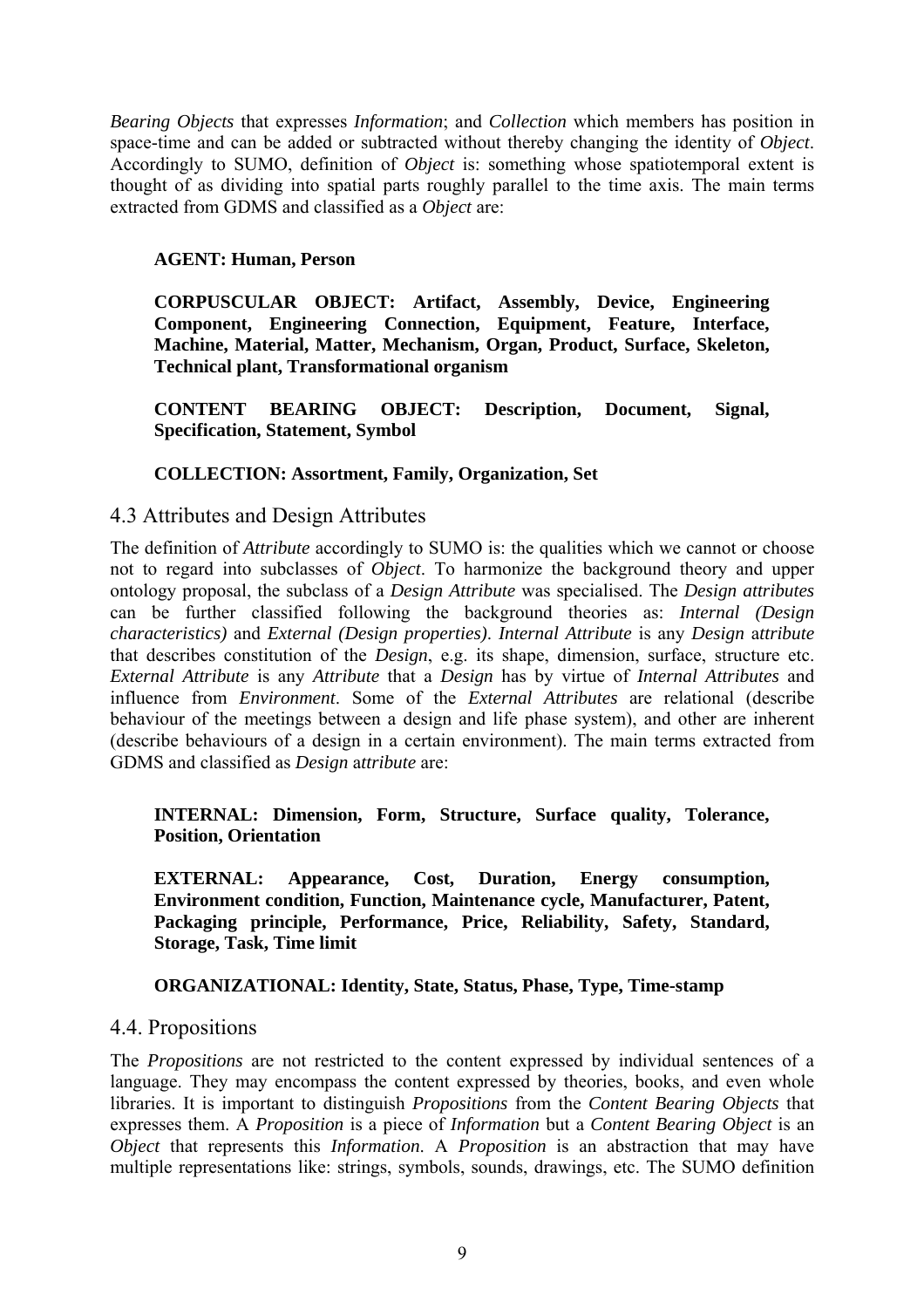of *Proposition is:* the *Abstract* entities that express a complete thought or a set of such thoughts. The main terms extracted from GDMS and classified as a *Proposition* are:

### **Assumption, Behavior, Concept, Composition, Constitution, Criteria, Design, Element, Information, Need, Plan, Principle, Problem, Project, Requirement, Solution, System, Technology, Whole, Wish**

### 4.5. Quantities

The *Quantities* are any specification of how many or how much of something there is. There are two subclasses of *Quantity* defined in SUMO: *Number* (how many) and *Physical Quantity* (how much). A *Physical Quantity* is a measure of some quantifiable aspect of the modelled world, such as 'the shaft's diameter' (a constant length) and 'the stress in a loaded deformable solid' (a measure of stress, which is a function of three spatial coordinates). Although the name and definition of *Physical Quantity* is borrowed from physics, *Physical Quantities* need not be material. Aside from the dimensions of length, time, velocity, etc., non-physical dimensions such as currency are also possible. The main terms extracted from GDMS and classified as a *Quantity* are:

#### **Energy, Effect, Space, Time, Time interval, Time point, Volume**

### 4.6. Relations

The *Relations* are in SUMO defined as general associations which can be shared by distinct pairs (triples, etc.) of individuals. The relations are generally binary, but there is no theoretical bound on the number of arguments of a relation. From the analysis of the GDMS foundation, we concluded that the necessary domain axioms can be specified based on the different associations between the terms e.g. cause, connects, follows, is subclass of etc. The research identified a huge diversity of relations that can be described in the design domain and for the most of them there does not exists complete explanation of their meaning in the background theories. Most of them are characterized in different design models as causal, only to denote their existence, without further explanation of their nature. The huge number of unclassified and undefined relations that creates the complex semantic network between extracted terms in *Design Ontology* may be highlighted as the one of the biggest obstacle in fully formalization of GDMS structure.

In order to formalize the meaning of the different relations, the first step was a classification of the different association by their nature and characterization of commonly used relations that exists between terms in design domain. The standards and literature provide little guidance on what different kinds of semantic relation appear in design models [13], [14]. In order to make characterization of the numerous relations that exists between terms in design domain, associations were grouped and defined by additional axioms considering logical symmetry, reflectivity and transitivity of the specific group.

• **CASE-ROLE RELATIONS:** The class of *Relations* relating the spatially distinguished parts of a *Process*. The relation is *Antisymmetric* and *Irreflexive* by definition. *Case-role* includes, for example, the agent, patient or destination of a transformation. The main terms extracted from GDMS and classified as a *Case-role relation* are:

#### **Instrument, Operand, Operator, Resource, Input, Output**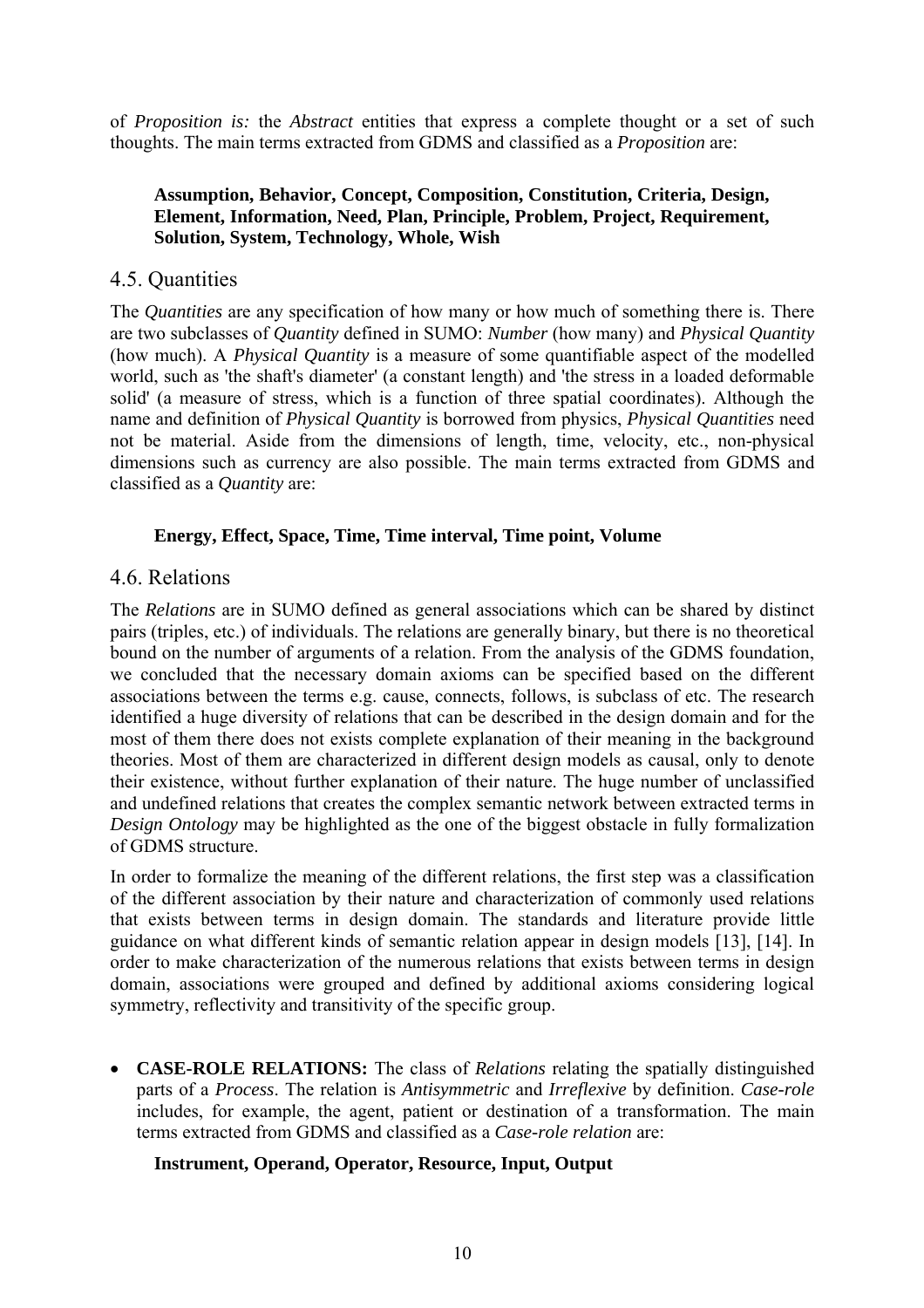Example: (*Operand* ?*Process* ?*Entity*) means that ?*Entity* is a participant in ?*Process* that may be moved, changed, experienced, etc.

• **CAUSAL RELATIONS:** The class of *Relations* that capture semantic of the fact that one concept has some effect or impact on another concept. The relation is *Antisymmetric, Irreflexive* and *Transitive*. The main terms extracted from GDMS and classified as a *Causal relation* are:

**Aim, Causes, Consequence, Factor, Influence, Opposing, Purpose, Reason, Response, Result, Stimulus, Supporting** 

Example: (*Causes* ?*Process1* ?*Process2*) means that the ?*Process1* brings about the ?*Process2*.

• **CLASSIFICATION RELATIONS:** The class of *Relations* that capture semantic of kinds, classes and types. The relation is *Antisymmetric*, *Reflexive* and *Transitive*. The main terms extracted from GDMS and classified as a *Classification relation* are:

#### **Is a, Instance of, Sub-kind of**

Example: (*Subkind\_of* ?*Machine* ?*Device*) means that the ?*Machine* is sub-kind of *Devices* (that that have a well-defined resource and result and that automatically convert the resource into the result).

• **GENERAL RELATIONS:** The class of *Relations* that capture semantic of very general predicates. The main terms extracted from GDMS and classified as a *General relations*  are:

#### **Argument, Base for, Describes, Has attribute, Inhibits, Possesses, Precondition, Depends on, Represents, Realises**

Example: (*Represents* ?*Object* ?*Entity*) means that ?*Object* in some way indicates, expresses, connotes, pictures, describes, etc. ?*Entity*.

• **INTENTIONAL RELATIONS:** The class of *Relations* between an *Agent* and one or more *Entities*, where the *Relation* requires that the *Agent* have awareness of the *Entity*. The relation is *Antisymmetric* and *Irreflexive*. The main terms extracted from GDMS and classified as a *Intentional relation* are:

#### **Affect, Decision, Dislikes, Need, Wants**

Example: (*Needs* ?*Agent* ?*Object*) means that ?*Object* is physically required for the continued existence of ?*Agent*.

• **COMPOSITIONAL RELATIONS:** The class of *Relations* that capture semantic of whole/part concept. The relation is *Antisymmetric, Irreflexive and Transitive*. The main terms extracted from GDMS and classified as a *Meronymic relation* are:

#### **Component of, Element of, Material of, Member of, Portion, of**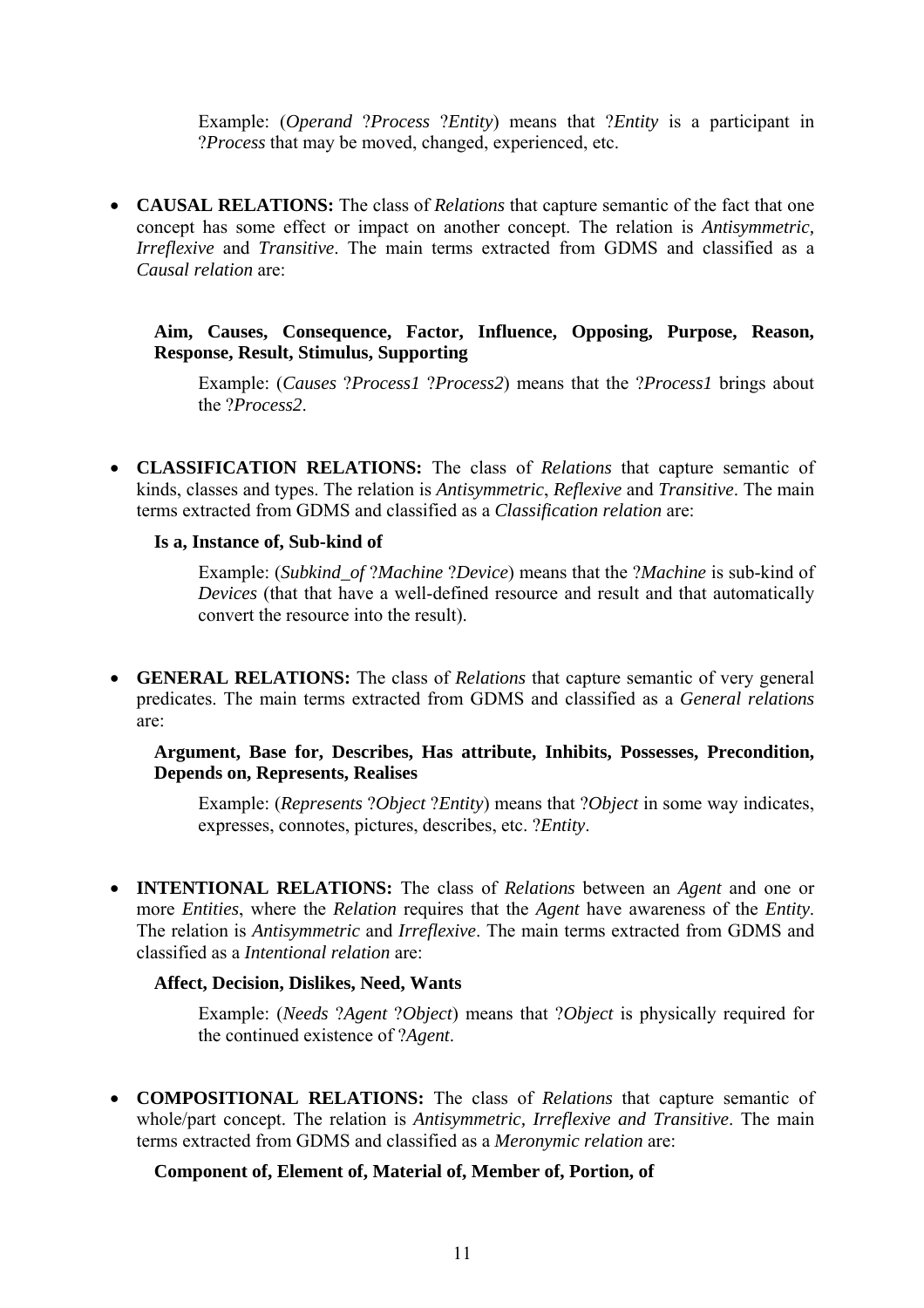Example: (*Part* ?*EngineeringComponent* ?*Assembly*) simply means that the *Object* ?*EngineeringComponent* is physical part of the *Object* ?*Assembly*.

• **SPATIAL RELATIONS:** The class of *Relations* that capture semantic of the geometric, physical and other form of connections, contacts or interactions. The relation is *Reflexive* and *Symmetric*. The main terms extracted from GDMS and classified as a *Spatial relation* are:

#### **Connected, Contains, Encloses, Located, Meets spatially, Overlaps spatially**

Example: (*Overlaps spatially* ?*Object1* ? *Object2*) means that the *Objects* ? *Object1* and ? *Object*2 have some parts in common.

• **TEMPORAL RELATIONS:** The class of *Relations* that capture semantic of the time depend relations. The relation is *Antisymmetric*, *Irreflexive* and *Transitive*. The main terms extracted from GDMS and classified as a *Temporal relation* are:

#### **After, Before, Co-occur, During, End, Meets temporally, Overlaps temporally, Proceeds, Relative time, Start, Temporally between, Time position**

Example: (*Co-occur* ?*Process1* ?*Process2*) means that the *Process* ?*Process1* occurs at the same time as, together with, or jointly with the *Process* ?*Process2*.

In ontology acquisition it is often possible to distinguish broad natural viewpoints or base categories within the field. In our application, previously presented distinctions refer to the group of concepts' properties that are seen as naturally belonging together following the epistemological foundation. Distinguishing and separating such basic groups appears to be an important structuring principle in *Design Ontology* building process: giving a rise to the strong internal coherence of the ontology proposal.

# 5. Formalization of the *Design Ontology*

After structuring the initial *Design Ontology*, the next step in our research was developing the formal representation of it, by adding the properties and domain axioms extracted from the GDMS background. The main problem of this phase was that some of the terms have weakly specified semantics, with no related axioms in background theories. What we have found is that the number of possible domain axioms is huge, and we decided in this research phase to include only the simple one. Complex axioms together with completeness theorems that specify necessary conditions for formally rigour ontology will be objective of the future research efforts. An example of simple axiom that was extracted and formally defined is shown in Table 1. The definition provided by GDMS, was in the first step interpreted utilizing the terms included in the *Design Ontology*, and then formalized as an ontology axiom.

In order to do refinement and evaluation, the proposed *Design Ontology* structure was instantiated with actual data in order to articulate the data information and knowledge evolved throughout development of the real product. As an example, the coffee maker machine was chosen following the previous research on GDMS structure [2] [Figure 3]. The software tool that has been used in this phase of the *Design Ontology* building process is OntoEdit® developed by Ontoprise GmbH, Karsruhe, Germany [15]. OntoEdit<sup>®</sup> is an ontology engineering environment supporting the development and maintenance of ontologies by using graphical means. The paradigm of OntoEdit® supports developing of the concept hierarchy, axioms, and instantiations as much as possible independent of a concrete representation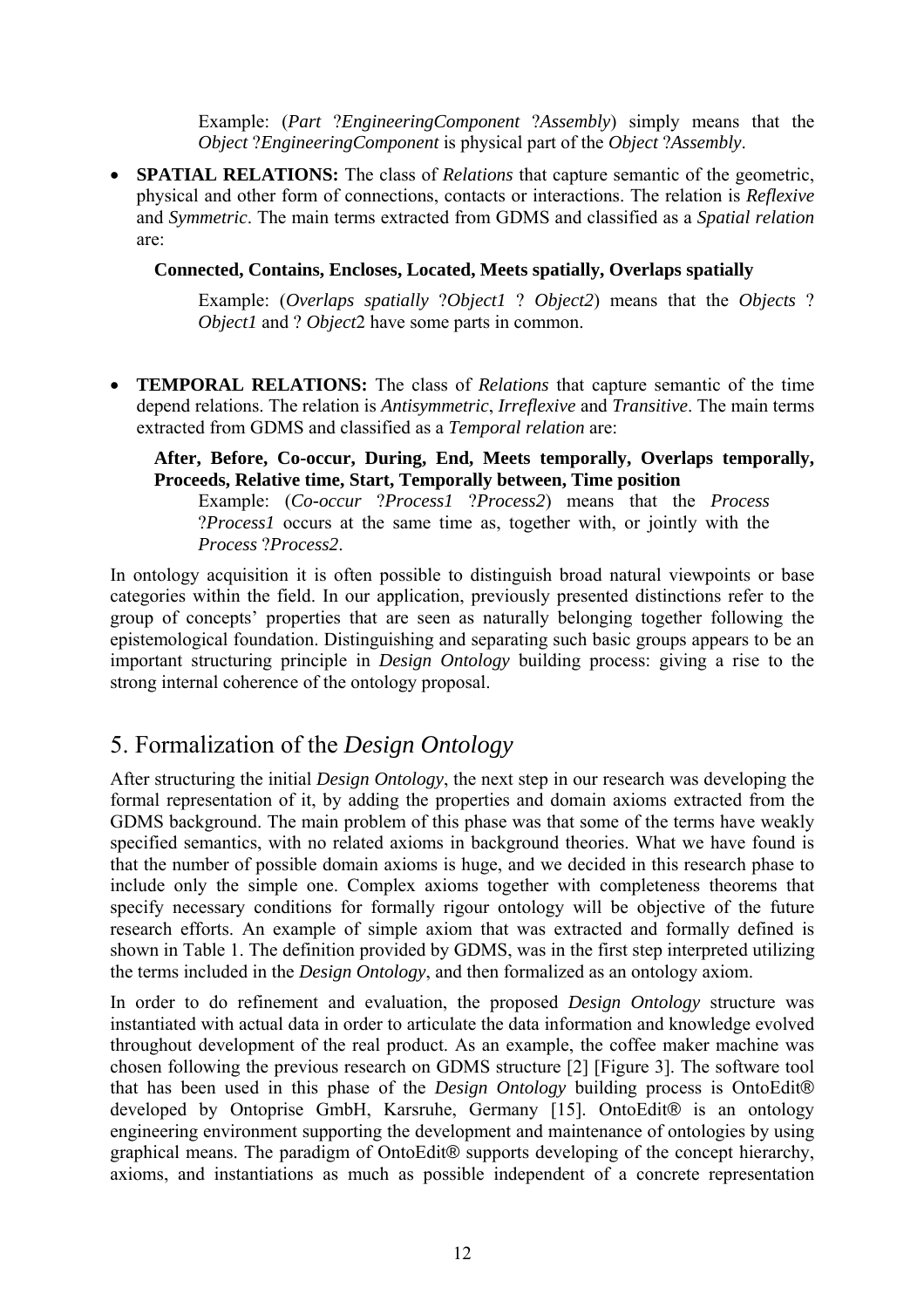language. The OntoEdit® includes inferencing mechanism and knowledge base that can be used to test an ontology and its axioms. As the result of the inferencing sequence, the new knowledge is inferred based on the existing statements and axioms in the ontology. There is also a possibility for enabling and disabling specific axioms for testing purpose.

| GDMS definition:                     | "Function is ability of machine to deliver a purposeful<br>effect."                                                                                                                                                     |
|--------------------------------------|-------------------------------------------------------------------------------------------------------------------------------------------------------------------------------------------------------------------------|
| Ontology building<br>Interpretation: | If ?MACHINE is an <i>Instance</i> of <i>Machine</i> and<br>?MACHINE is an <i>Instrument</i> of life-cycle ?MEETING,<br>then there exists ?FUNCTION so that ?MEETING<br><i>Results</i> with purposeful ? <i>EFFECT</i> . |
| Formal ontology<br><i>axiom:</i>     | (and<br>(Instance ?MACHINE Machine)<br>(Instrument ?MEETING ?MACHINE))<br>(Exists (?FUNCTION)<br>(Result ?MEETING ?EFFECT))                                                                                             |

Table 1. Example of the *Design Ontology* axiomatization



Figure 3. Visualization of the coffee maker instantiation of the *Design Ontology*

For example if (*OverlapsTemporally* ?*INTERVAL1* ?*INTERVAL2*) means that the *TimeIntervals* ?*INTERVAL1* and ?*INTERVAL2* have a *TimeInterval* as a common part, then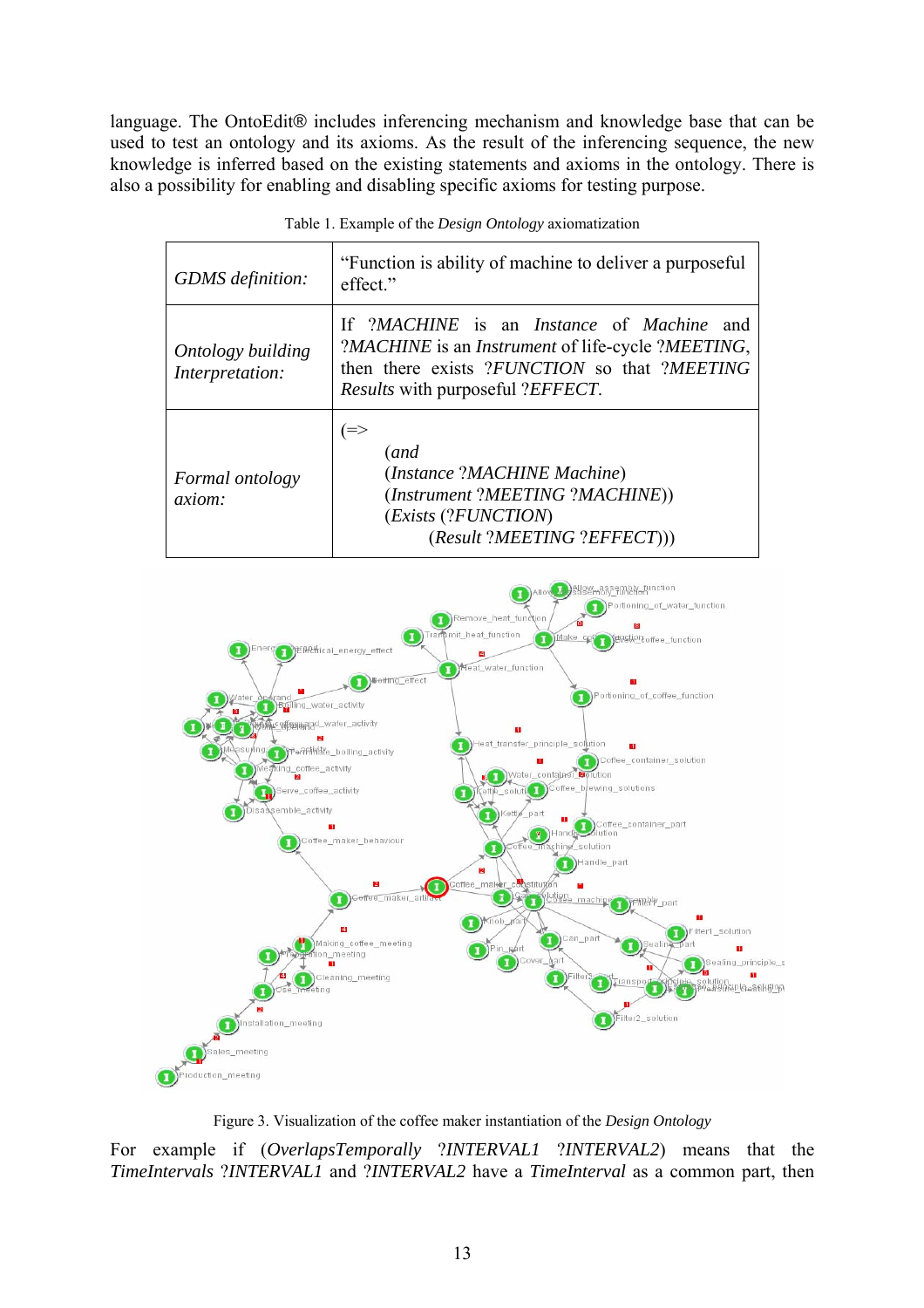we can make semantic query on the existing statements in the knowledge base asking the system to find by inference which instances of the processes are overlapping in a time (activities like electric energy supplying and water boiling in coffee making process) without definition of particular time association of co-occurring between those instances.

# 5. Implications

In the product development domain, an ontology is needed to solve many heterogeneity problems. Using formal structures of ontology has advantages over the standardized approach (e.g. STEP schemes), because standardized approach needs a pre-agreement about everything, and in an ontology approach we need just to agree about common terminology. The contribution of this paper can be summarize in merging existing methodologies of building ontologies with our experiment of building ontologies in a product development domain. The major findings we encounter in building the *Design Ontology* are as follows:

- 1. Formalization of the ontology depends mainly upon background theories. The many statements that we are using in for describing situation in domain of discourse are not understandable without recognizing and respecting the background theories where they are originated and which brings concepts together.
- 2. Formalization of the *Design Ontology* requires much more detailed specification and explanation of the concepts and associations between them than is provided by current theoretical models in order to provide the framework for useful reasoning about design/product domain.
- 3. It is necessary that the *Design Ontology* exists both in the form of a comprehensive, carefully prepared natural language and in a formal language in order to be accessible and understandable to the all subjects in product development process.

Aside to mentioned problems, it should be clear that the *Design Ontology* is a working research. Since presented work was built upon predefined theoretical background, our outgoing work is to define complex rules composed of two or more simple rules that will enable us to enforce more constrains on defined structures. On that base we believe will be possible to reach our final goal: develop more knowledgeable information systems that provide intelligent support to the end users that are from related but different communities, thus facilitating knowledge transfer between different communities.

# 6. Conclusion

In this article we have given a description of the *De*sign *Ontology* research project that is aimed to the achievement of the formal description of the Genetic Design Model System structure. This paper has established the problem being studied, laid out the methods being used, and indicated the possible problems, and benefits that may be achieved. From the research we have learned how existing general upper ontologies can be used to derive, organize and classify terms and their definitions in specific domain ontology in order to gradually develop it in a structured fashion. We believe that such collected experience can be generalized and utilized for the building future ontologies in product development domain.

**Acknowledgements**: This research is part of funded project "Models and methods of improving the computer aided product development" supported by the Ministry of Science and Technology of the Republic of Croatia. The presented paper is result of the research performed in co-operation with the research staff of Section of Engineering Design and Product Development, Technical University of Denmark.